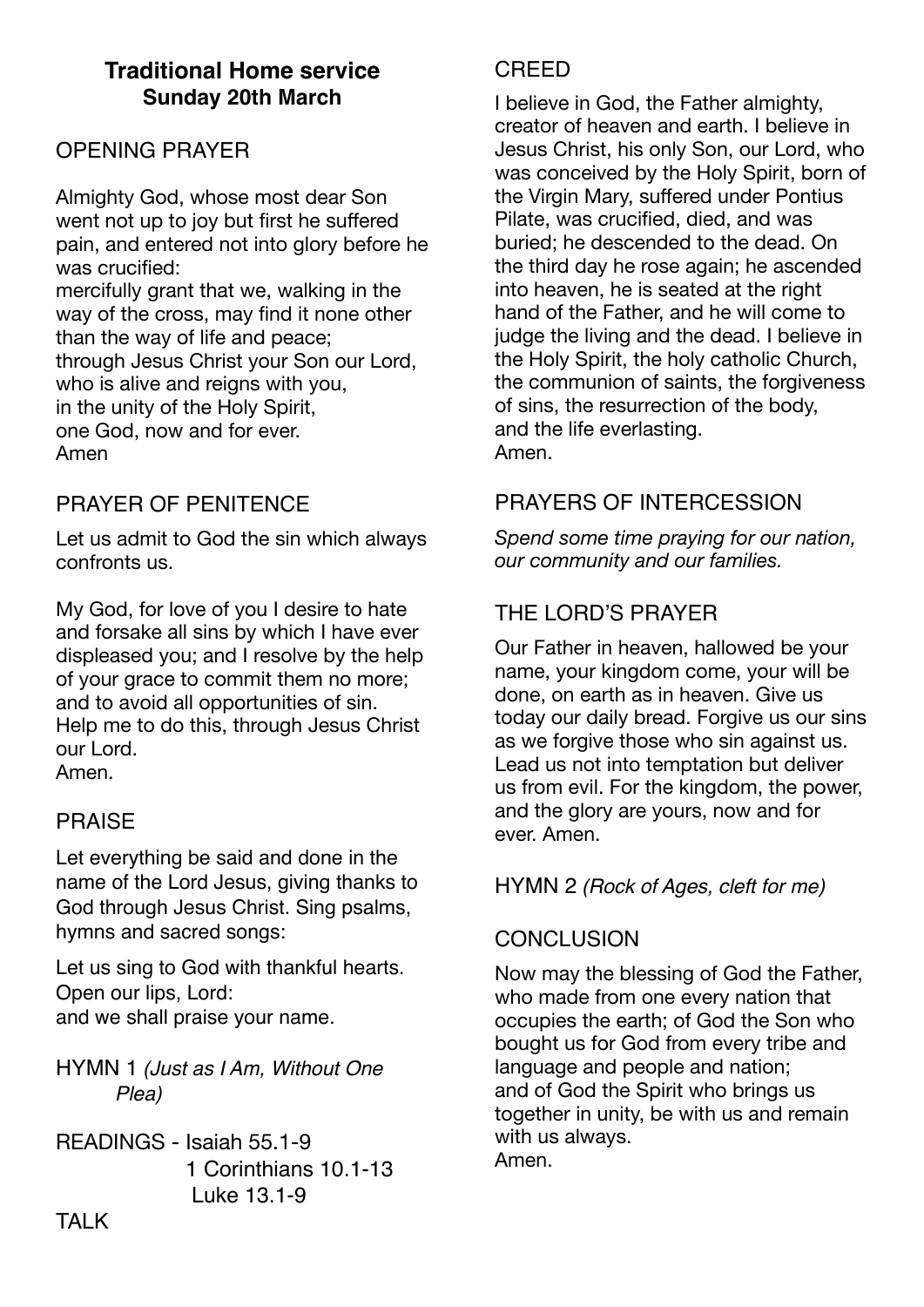# HYMNS TO USE

1 Just as I am, without one plea, but that thy blood was shed for me, and that thou bidd'st me come to thee,

O Lamb of God, I come, I come.

2 Just as I am, and waiting not to rid my soul of one dark blot, to thee, whose blood can cleanse each spot, O Lamb of God, I come, I come.

3 Just as I am, though tossed about with many a conflict, many a doubt, fightings and fears within, without, O Lamb of God, I come, I come.

4 Just as I am, thou wilt receive, wilt welcome, pardon, cleanse, relieve;

because thy promise I believe, O Lamb of God, I come, I come.

1 Rock of Ages, cleft for me, let me hide myself in thee; let the water and the blood, from thy wounded side which flowed, be of sin the double cure; save from wrath and make me pure.

2 Not the labours of my hands can fulfill thy law's demands; could my zeal no respite know, could my tears forever flow, all for sin could not atone; thou must save, and thou alone.

3 Nothing in my hand I bring, simply to the cross I cling; naked, come to thee for dress; helpless, look to thee for grace; foul, I to the fountain fly; wash me, Savior, or I die.

4 While I draw this fleeting breath, when mine eyes shall close in death, when I soar to worlds unknown. see thee on thy judgment throne, Rock of Ages, cleft for me, let me hide myself in thee.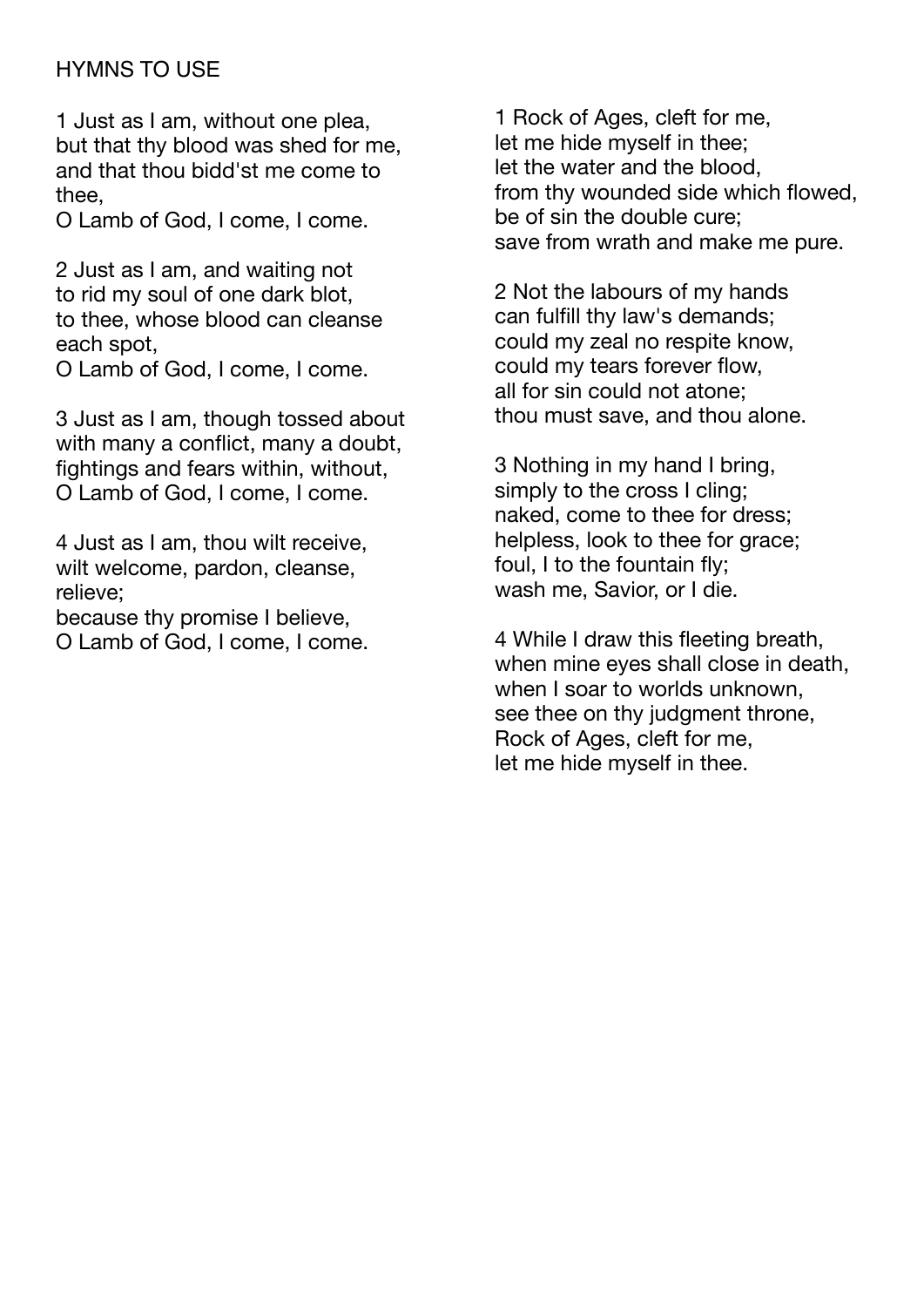Sermon - Adrian Morton Isaiah 55.1-9; 1 Corinthians 10.1-13, Luke 13.1-9 Invited into His Presence

I want to use mainly the Isaiah passage this morning.

Isaiah was one of many prophets who called Israel to renounce their waywardness.

They had broken their covenant with God. They would have to suffer the consequences of their sin.

Yet throughout Israel's history, there had always been a faithful remnant who stood firm on the Word of God.

And had stood firm and trusted His plan of salvation.

And this Isaiah 55 is an invitation to whoever is thirsty for truth.

To come to God, to drink deeply of His excellent provision. A provision given freely and with out cost.

The previous chapters of Isaiah are about the promised suffering servant.

And this Isaiah passage is a prophecy that of course points us forward to Jesus.

And it is still therefore an invitation to come to Him.

To the one who will satisfy our souls.

To the One will will offer mercy to all who turn to Him.

To the One who will freely pardon…

A few of us went to the New Win Leaders conference in Harrogate at the beginning of March.

That's where Louise and I caught covid! We were reminded again though how as Christians our first calling is to be with Him.

Our calling is not first to a purpose but to a person.

So in Mark 3, when Jesus appointed the 12 apostles, it says this:

*Jesus went up on a mountainside and called to him those he wanted, and they came to him. He appointed twelve that they might be with him and that he might send them out to preach and to have authority to drive out demons.* 

He appointed the 12 to firstly be with Him…

At the end of Mattthew where he goes the great commission, he says to His disciples:

*And surely I am with you always…*

That was his parting encouragement…

My presence will be available to you, always…

Our invitation is to be with Him.

 $P$ 

A mark of spiritual health is not that we don't experience stress, anxiety, disappointment, upset, discouragement…

A mark of spiritual health is how well we recover from those things…

Its the same in the physical world.

I use to play football every week in Bozeat.

When I wasn't fit, which was often, it would take me into the next week to recover.

I'd be hobbling around much of the following week.

Elite athletes will still get tired and exhausted. But they will recover quickly. Because they are physically healthy.

It's the same in the spiritual realm.

We will still experience anxieties, disappointments, setbacks, discouragements.

But if we are spiritual healthy, we will recover quickly.

And we get spiritual healthy by spending time with Him.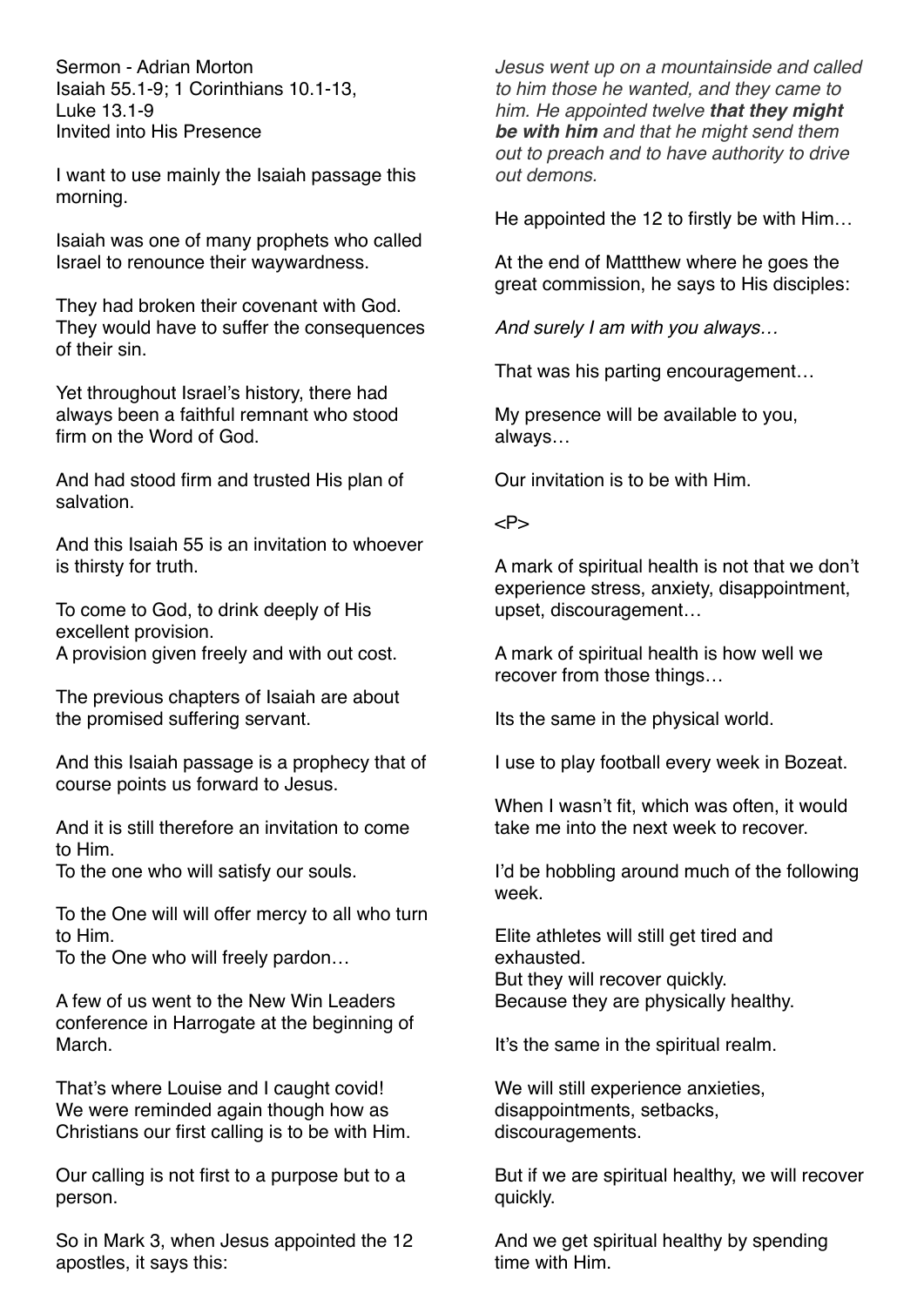By spending time in His presence.

Times where we listen to Him. Times where we taste of His goodness.

Where our souls will 'delight' in the richest of fare, as it says in Isaiah.

Our souls will delight in His provision.

 $P$ 

A couple of weeks ago, when Matthew so ably filled in.

I was due to speak on the temptations of Jesus.

Just to remind you of that account in Luke 4.

It says Jesus was full of the Spirit. And was led by the Spirit into the wilderness.

There the Lord allowed Satan to tempt Jesus in three ways:

Jesus was tempted to prove to himself that He was the Son of God.

Yet His Father in heaven has just told him he was.

So Jesus was being tempted to doubt the word of the Father over Him.

Secondly Jesus was tempted to worship Satan not God.

There will always be a temptation for us to worship something other than God.

In other words, we will be tempted to put our seat of affection somewhere else.

It maybe sport, your football team, your job or career, cars, shopping, money, fame.

Whatever will compete for your ultimate affection.

That which takes your time, your energy, your focus in life.

And none of those things are wrong in themselves.. of course there not …

But whenever something replaces our ultimate source of affection, that which we give our life to, then it becomes what we worship.

It becomes something we worship other than God…

Thirdly Jesus was tempted with status and popularity.

Yet His road was to be one of humble service, of reliance on the Father, of intimacy with Him, of quiet subversive kingdom growth, of strength in weakness, of persecution even…

In the 1 Corinthians 10 reading that is set today, but which wasn't read out.

It says:

*"No temptation has seized you except that is common to man. And God is faithful; he will not let you be tempted beyond what you can bear. But when you are tempted, he will also provide a way out so that you can stand up under it."*

We won't in all probability be tempted the same way as Jesus was. But, and you don't need me to tell you, temptations will always come.

*An overweight businessman decided it was time to shed some excess pounds. He took his new diet seriously, even changing his driving route to avoid his favourite bakery. One morning, however, he showed up at work with a gigantic coffee cake. Everyone in the office scolded him, but his smile remained nonetheless. "This is a special coffee cake," he explained. "I accidentally drove by the bakery this morning and there in the window was a host of goodies. I felt it was no accident, so I prayed, 'Lord, if you want me to have one of those delicious coffee cakes, let there be a parking spot open right in front.' And sure enough, the eighth time around the block, there it was!*

We will be better positioned to withstand temptations that come in life…

If we have cultivated a healthy inner life by spending time with Him.

#### $P$

In our Gospel reading this morning we hear about a couple of fairly distressing happenings.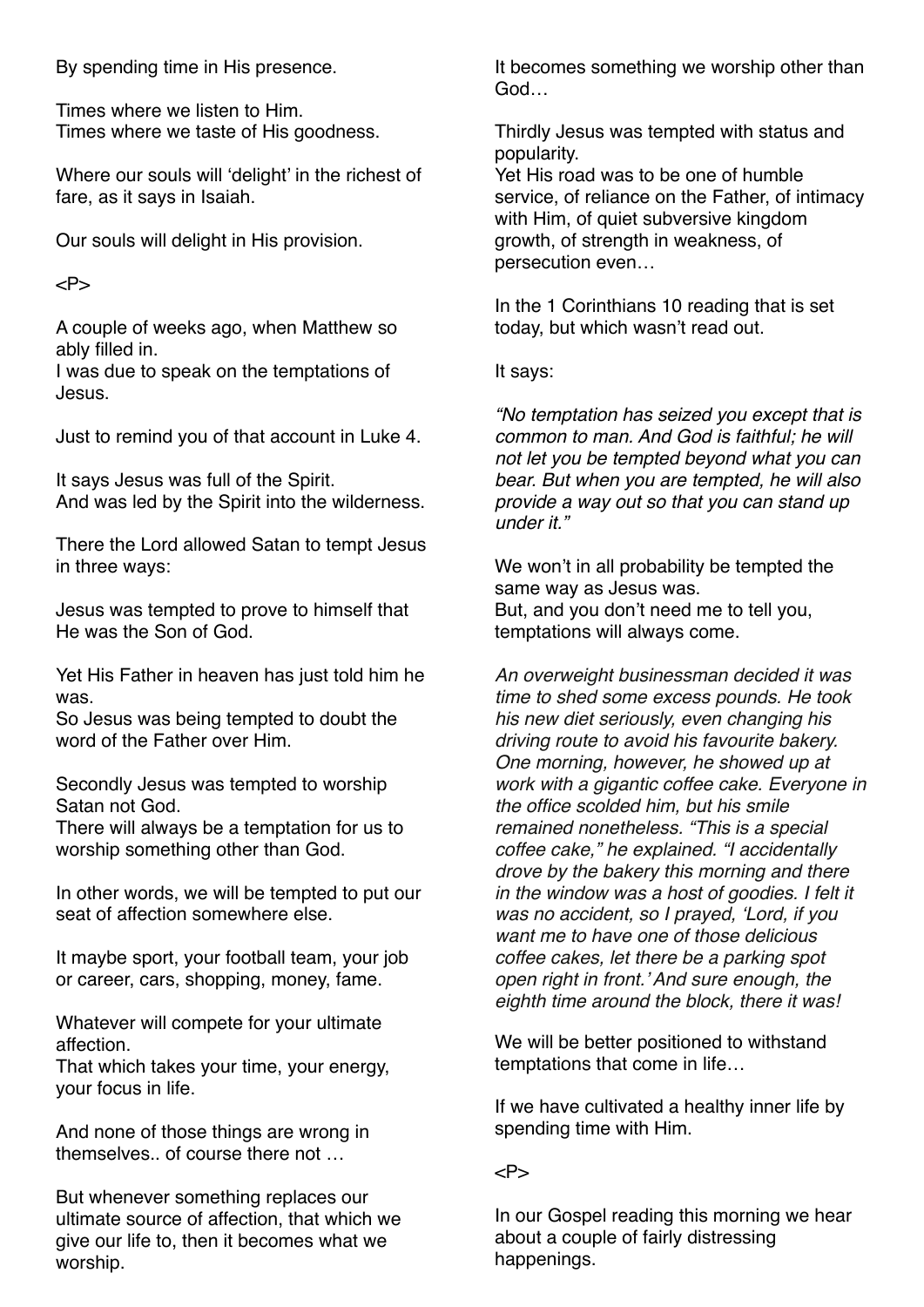Pilate has slaughtered some pilgrims from Galilee.

And a tower had fallen and killed 18 people.

Those around Jesus were obviously talking about these things.

Probably with the assumption that the people who suffered must have been particularly sinful and under the judgement of God.

It'd be like us discussing whether those living in Ukraine were under particularly sinful and being punished by God.

And Jesus responds by saying a resounding 'No!'.

It doesn't mean that at all.

And actually, rather than worrying about that theological question, he essentially says, Get your own house in order.

You need to turn to God… You need to get right with God.

There's a time to ask questions isn't there. We run the Alpha course to encourage people to ask questions.

Jesus himself said, Count the cost before coming to Him…

Yet there is also a time, where people need to turn to God. To get right with Him. Even if we haven't all the answers..

I know of people (not from this church) who have gone through Alpha. And still not repented and turned to God. Because they are still wrestling over questions they have. Or theological difficulties…

We are never going to understand everything there is to understand about God.

We were never meant to.

As it says in Isaiah 55: *"For my thoughts are not you thoughts, neither are your ways my ways declares the Lord."*

Jesus then tells a parable about a fig tree growing in a vineyard. And it hasn't been fruitful.

*For three years now I've been coming to look for fruit on this fig tree and haven't found any. Cut it down! Why should it use up the soil?' " 'Sir,' the man replied, 'leave it alone for one more year, and I'll dig around it and fertilize it. If it bears fruit next year, fine! If not, then cut it down.' "*

I think Jesus was simply saying, God is merciful and patient.

He will give us time to repent, to turn to Him.

I was reflecting though on the link between our being called into His Presence and our being fruitful.

I'm sure we all want to be fruitful followers of Jesus.

Yet I believe there is a direct link between fruitfulness and spending time with Jesus.

After Jesus was tempted, it says in Luke 4 that he returned to Galilee in the power of the Spirit.

So he entered full of the Spirit. And he returned in the power of the Spirit.

Power, anointing comes from the wilderness place. The secret place, the time alone place.

If we are going to succeed in any form of public ministry.

If we are going to fulfil the plans the Lord has for us.

Then we will have to be victorious in the private place. Private victories are the foundation for public

ministry.

For Jesus, if he couldn't win the victory here, then there would have been little point carrying on.

The biggest victories we have in life are the in the private place.

Those we win at a personal, intimate level.